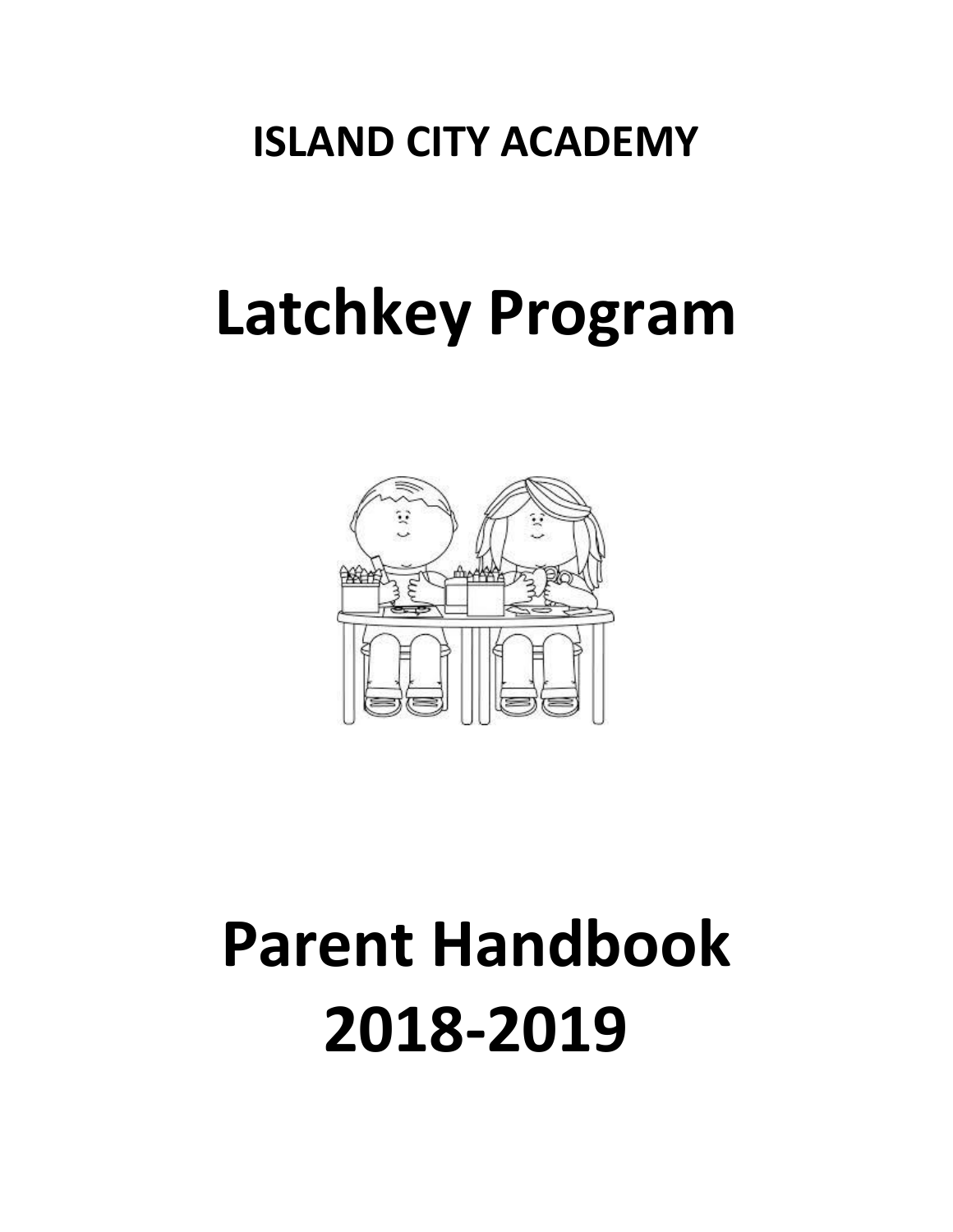Latchkey Program Director Wm. Aaron Warren 517-663-0111

Latchkey Billing Coordinator Sue Sherman 517-663-0111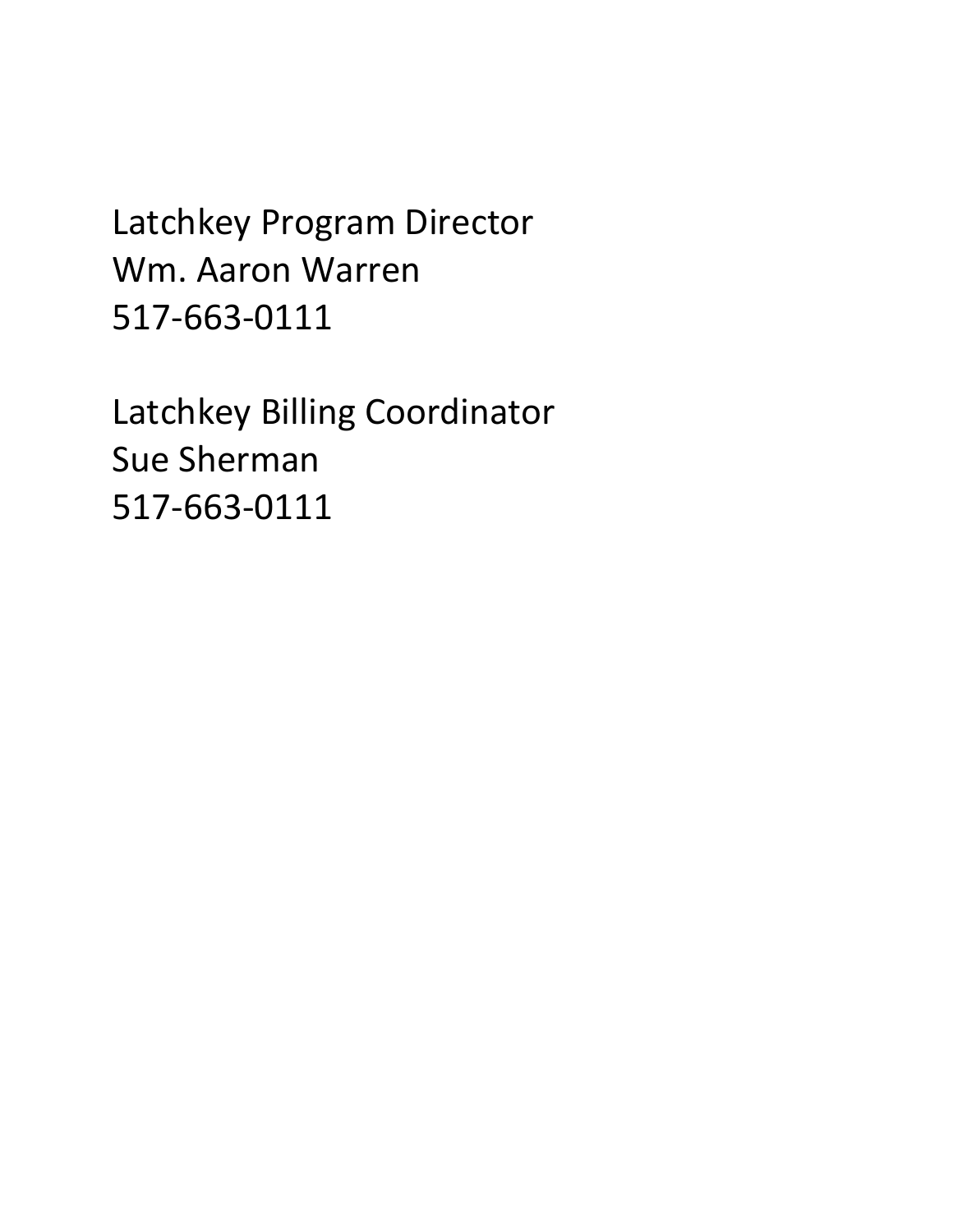The Parent Handbook has been designed to provide you with information about our Latchkey Program. We welcome your comments and suggestions. We want your child's experience to be positive. We will be happy to answer any questions you may have.

#### **GENERAL INFORMATION**

The Island City Academy Latchkey Program services children 5-14 years of age. The program is designed to provide a safe, healthy, caring and fun-filled atmosphere for the children while promoting educational, literacy, social and emotional growth. It is the philosophy of the Latchkey Program that each child is a unique person with an individual rate of development. The program is play-based allowing children the opportunity to develop skills while engaging in organized and free play opportunities. Independence and socialization is encouraged.

The Latchkey Program is licensed by the Michigan Department of Human Services. Our licensing book is available during regular business hours for parents to review and contains all licensing inspection reports, special investigation reports and all related corrective action plans.

#### **ENROLLMENT POLICY**

The Latchkey Program operates on a non-discriminatory basis affording equal treatment and access to services without regard to race, color, religion, national origin or ancestry. All registration forms, emergency card and physical form (if necessary) must be completed. A new registration packet must be completed. Parents are required to keep children's records up to date with changes in phone numbers, addresses, employer, etc. Children enrolled must be completely potty-trained and able to take care of their own bathroom needs.

# **HOURS OF OPERATION**

Latchkey is open daily from 6:45 am to the start of school and again from the end of the school day to 5:45 pm. On half days of school Latchkey will be open for the normal morning hours and again from the end of the school day to 5:45 pm. Latchkey will be closed on holidays and when school is closed due to inclement weather or utility emergencies. The local radio stations and local television stations will carry the announcement. Island City Academy also uses a service called Honeywell that will make a phone call to each parent with their phone number on file informing them of a school closing.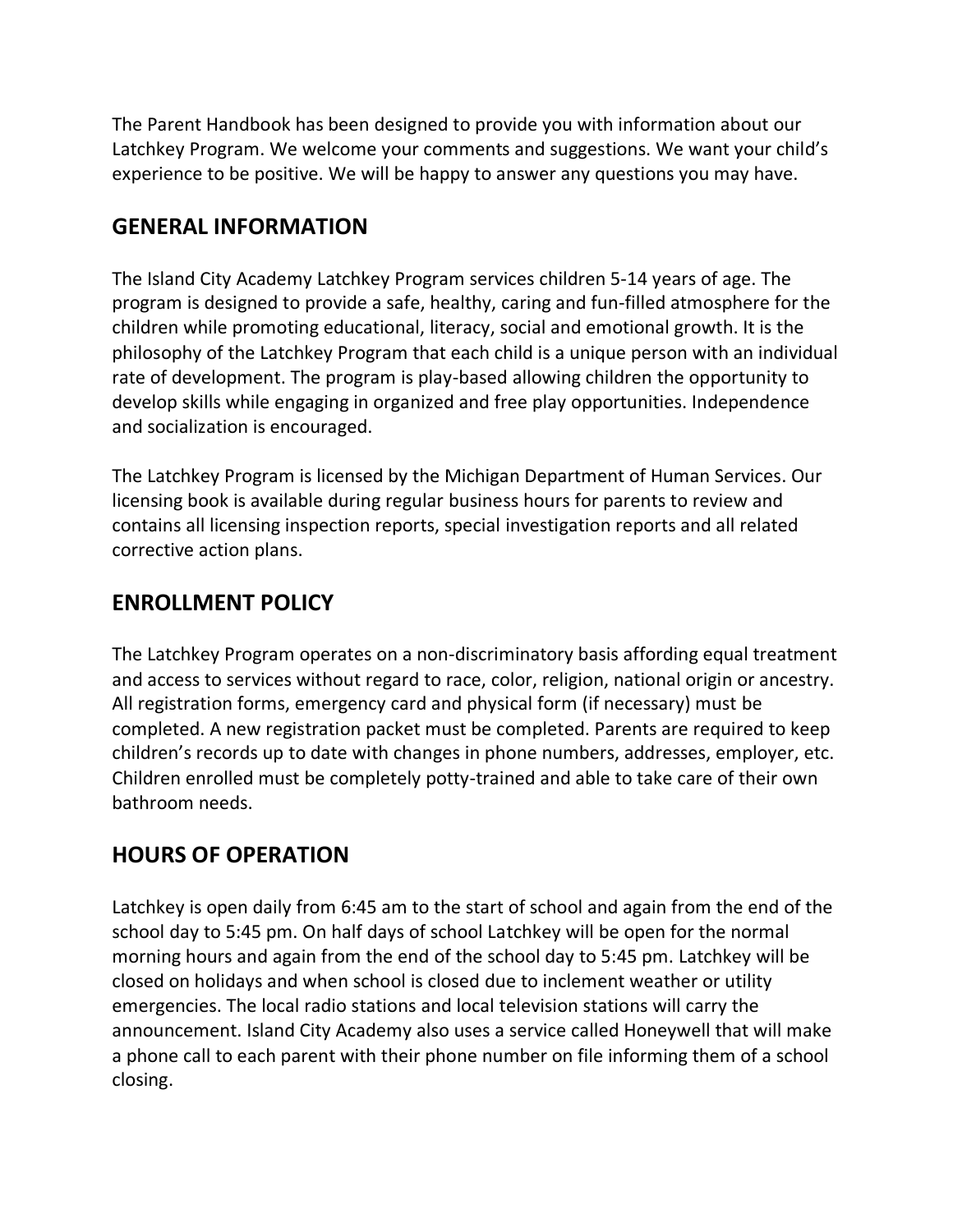#### **STAFF**

All applicants must be fingerprinted and submit to a background check before employment. No staff will be approved for employment that has been convicted of child abuse or neglect or convicted of a felony involving harm or threatened harm.

#### **STAFFING RATIO**

| 4-5 years of age  | 1 adult to every 12 children |
|-------------------|------------------------------|
| 5-14 years of age | 1 adult to every 18 children |

This is in accordance with the State of Michigan Department of Human Services licensing procedure.

#### **ARRIVAL AND DEPARTURE**

Children must be escorted into the classroom. Child care students must be signed in by their parent (or designee). The parent (or designee) must sign the child out when they are picked up. Children arriving or departing from class to Latchkey will be signed in/out by staff. Children will be released only to those persons whose names are listed on the medical card. Parents must advise latchkey in writing if another person is to pick up their child. All people picking up children should be prepared to show a picture ID at all times. Staff who are not familiar with the parent or designee are required to ask for ID.

#### **PHOTOGRAPHS**

Photographs of the children are taken from time to time and may appear in publicity materials. Parent's permission for photographs is part of the enrollment process.

#### **FIELD TRIPS**

Field trip fees are charged to cover costs incurred for the trip. Parents are notified in advance of the cost, date, time and destinations of all field trips. Field trip fees for children are collected in advance. Permission slips completed by the parent are required for a child to go on trips.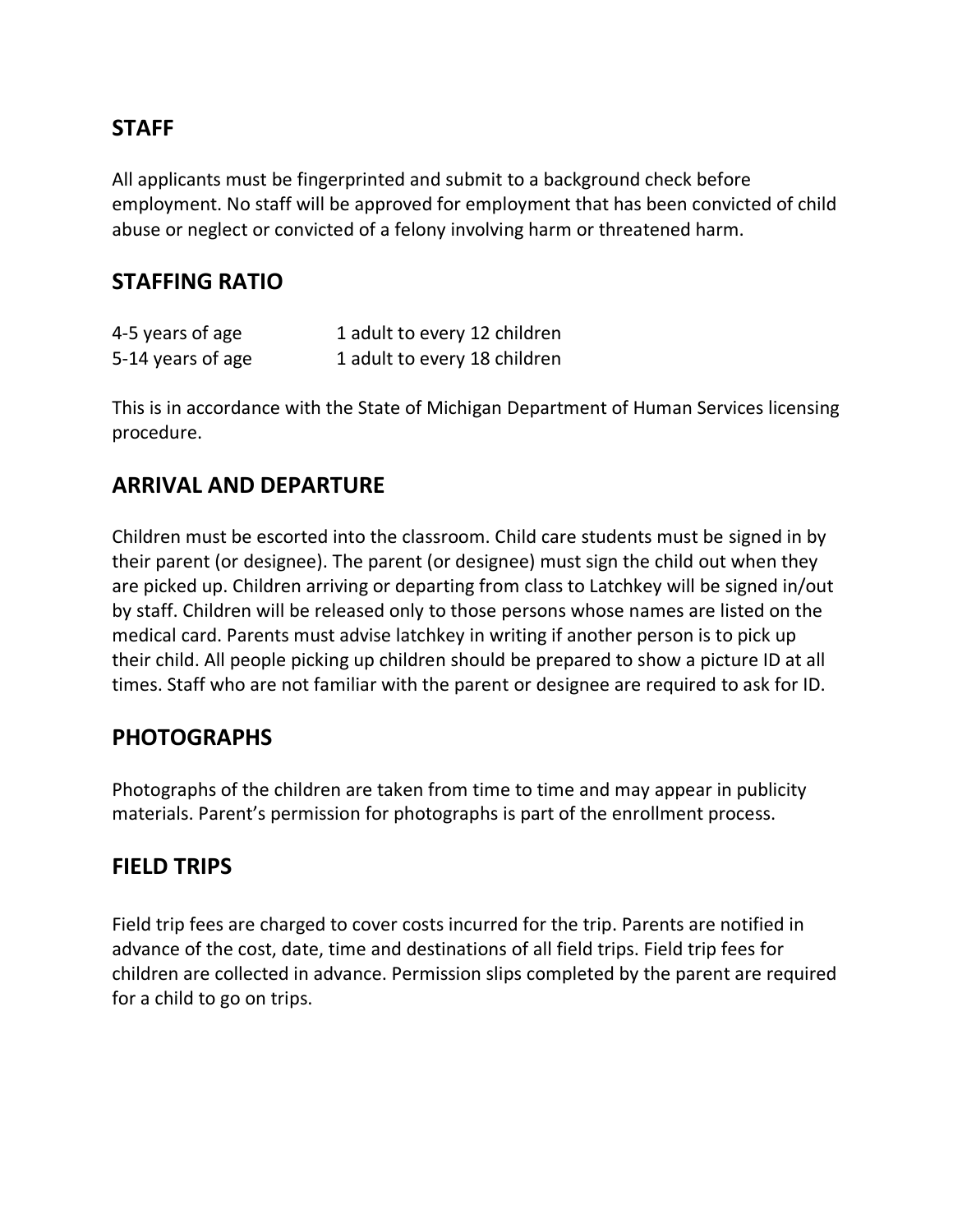# **FEES**

| 1 Child (6:45 am $-$ 8:00 am)                            | \$6.00  |
|----------------------------------------------------------|---------|
| 1 Child $(7:10 \text{ am} - 8:00 \text{ am})$            | \$5.00  |
| 1 Child (7:30 am $-$ 8:00 am)                            | \$3.00  |
| 2 Children (6:45 am - 8:00 am)                           | \$11.00 |
| 2 Children (7:10 am - 8:00 am)                           | \$9.00  |
| 2 Children (7:30 am - 8:00 am)                           | \$5.00  |
| 3 or more Children (6:45 am $-$ 8:00 am)                 | \$15.00 |
| 3 or more Children $(7:10 \text{ am} - 8:00 \text{ am})$ | \$13.00 |
| 3 or more Children $(7:30 \text{ am} - 8:00 \text{ am})$ | \$7.00  |
| 1 Child $(3:30 \text{ pm} - 4:15 \text{ pm})$            | \$3.00  |
| 1 Child $(3:30 \text{ pm} - 4:45 \text{ pm})$            | \$5.00  |
| 1 Child $(3:30 \text{ pm} - 5:45 \text{ pm})$            | \$6.00  |
| 2 Children (3:30 pm - 4:15 pm)                           | \$5.00  |
| 2 Children (3:30 pm - 4:45 pm)                           | \$9.00  |
| 2 Children (3:30 pm - 5:45 pm)                           | \$11.00 |
| 3 or more Children (3:30 pm $-$ 4:15 pm)                 | \$7.00  |
| 3 or more Children $(3:30 \text{ pm} - 4:45 \text{ pm})$ | \$13.00 |
| 3 or more Children $(3:30 \text{ pm} - 5:45 \text{ pm})$ | \$15.00 |
| Late Charge per Child per Minute                         | \$1.00  |
| 1 Child Early Release $(1:45 - 3:30)$                    | \$5.00  |
| 2 Children Early Release (1:45 - 3:30)                   | \$9.00  |
| 3 or more Children Early Release (1:45 - 3:30)           | \$13.00 |
| 1 Child Half Day Release (12:30 - 1:30)                  | \$2.50  |
| 1 Child Half Day Release (12:30 - 2:30)                  | \$5.00  |
| 1 Child Half Day Release (12:30 - 3:30)                  | \$7.00  |
| 2 Children Half Day Release $(12:30 - 1:30)$             | \$3.75  |
| 2 Children Half Day Release (12:30 - 2:30)               | \$7.50  |
| 2 Children Half Day Release (12:30 - 3:30)               | \$11.00 |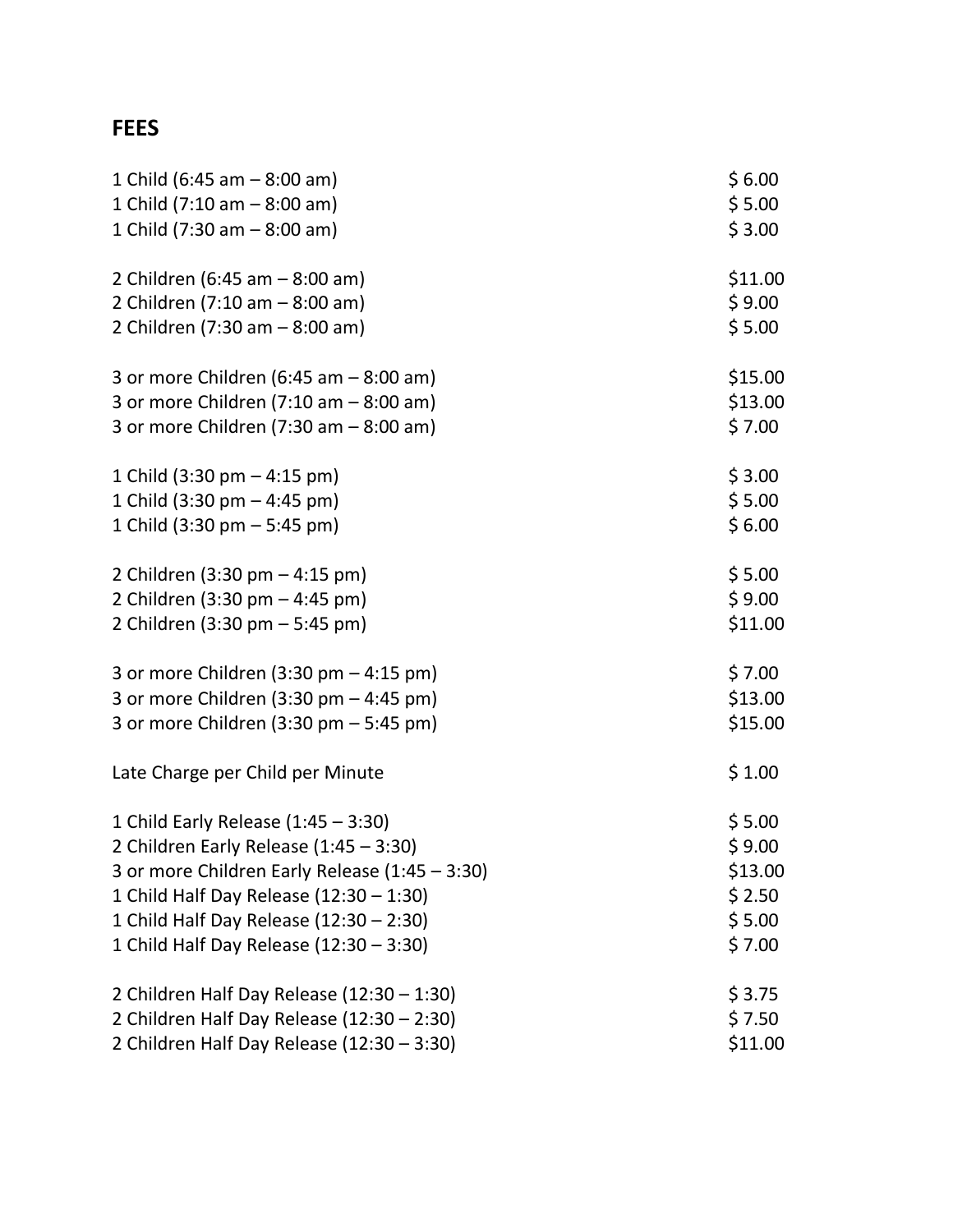| 3 or more Children Half Day Release (12:30 - 1:30)   | \$4.75  |
|------------------------------------------------------|---------|
| 3 or more Children Half Day Release (12:30 - 2:30)   | \$9.50  |
| 3 or more Children Half Day Release (12:30 - 3:30)   | \$15.00 |
| 1 Child 2 Hour Delay (8:00 am $-$ 10:00 am)          | \$5.00  |
| 1 Child 2 Hour Delay (9:00 am $-$ 10:00 am)          | \$2.50  |
| 2 Children 2 Hour Delay (8:00 am $-$ 10:00 am)       | \$7.50  |
| 2 Children 2 Hour Delay (9:00 am $-$ 10:00 am)       | \$3.75  |
| 3 or more Children 2 Hour Delay (8:00 am - 10:00 am) | \$9.50  |
| 3 or more Children 2 Hour Delay (8:00 am - 10:00 am) | \$4.75  |

# **BILLING POLICIES**

All payments are required upon receipt of invoices which are sent home every two weeks. If necessary, other payment arrangements may be made by contacting the school office. Late payments may result in a late charge of \$2.00 per week or removal from the program.

Personal checks and money orders may be made payable to "Island City Academy". Cash is also accepted. You will be notified if a check is returned to us by the bank. Should we receive an NSF check, the replacement payment must be made in cash. There will be a \$10.00 charge for the returned check. We reserve the right to request cash payments only.

If you would like a printout of your family's account, please contact the school office.

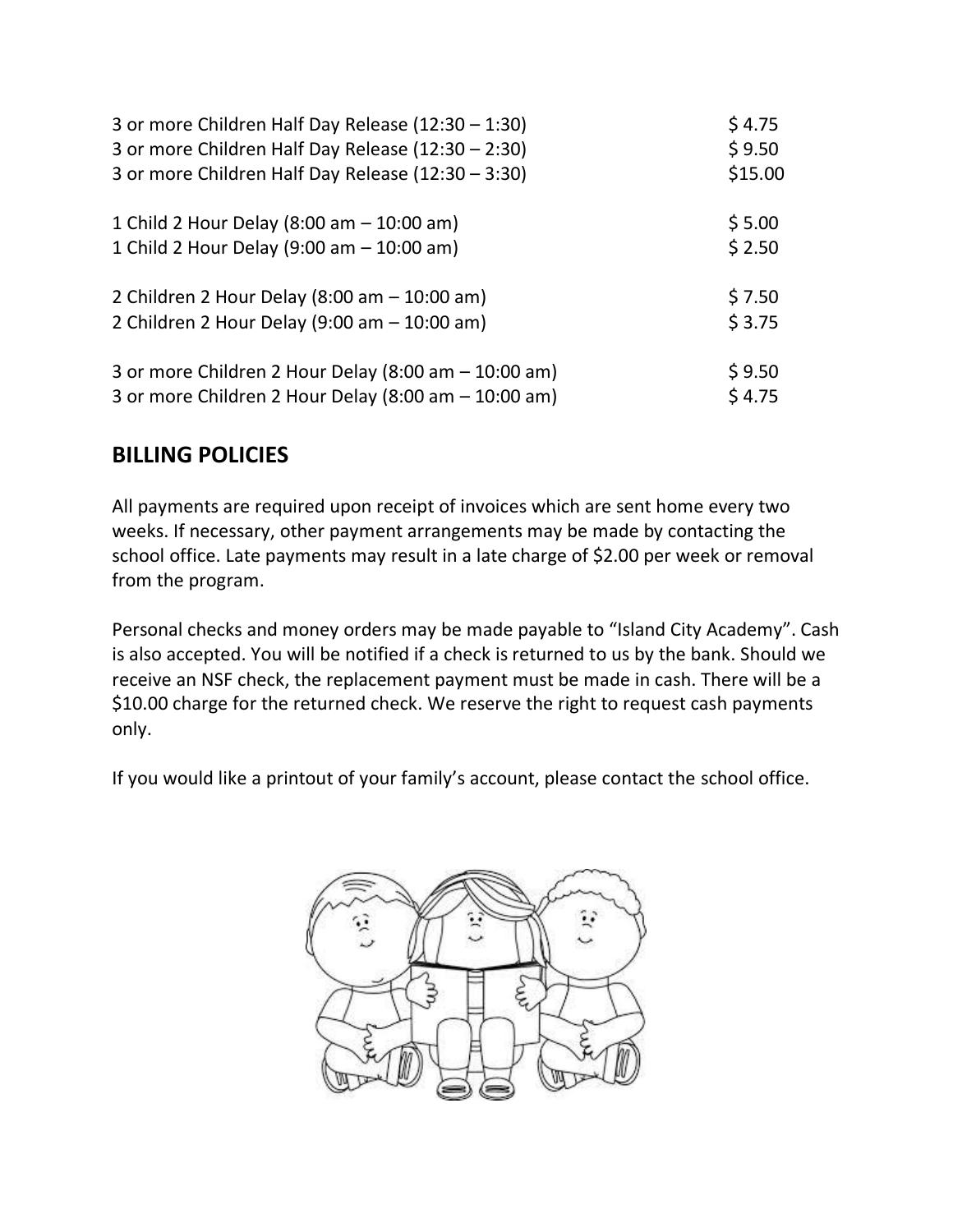# **LATCHKEY FOR SCHOOL AGE PROGRAM**

Students will receive 30-45 minutes of homework time in the library followed by snack time. Activities are planned around the special interests of the children involved, such as arts and crafts, board games, puzzles and sports. Outside and/or gym time are offered daily. After school snacks are available for purchase.

# **HEALTH POLICY**

All children attending Latchkey must have a completed physical form on record with the school or provide a Health Appraisal signed by your child's doctor. This is a part of our enrollment process. Children who are ill should not come to Latchkey. If your child becomes ill while in our care we will contact you to arrange to pick the child up. If parents cannot be reached, an emergency contact will be called to come and get the child. Parents will be contacted in the event your child has a fever of 100 degrees or more and is accompanied by other symptoms (such as nausea or lethargy), vomits, or has diarrhea. They must be symptom-free for 24 hours before they may return. *\*This policy includes staff as well.*

## **COMMUNICABLE AND INFECIOUS DISEASES**

Please notify Latchkey if your child has contracted a communicable or infectious disease. The following guidelines may be used as a guide for re-admission to the program after communicable and infectious diseases have been diagnosed:

Chicken Pox: Doctor's note confirming diagnosis and return date. Lesions should be crusted over.

Conjunctivitis (Pine Eye): Twenty-four hours after treatment has begun.

Impetigo: Twenty-four hours after antibiotics started, with a bandage covering area.

Measles: Four days after the appearance of the rash and a note from the doctor to return.

Mumps: When swelling and fever are gone and a note from the doctor.

Pertussis (Whooping Cough): After being on antibiotic for five days and a note to return to school from the doctor.

Ringworm: After twenty-four hours of treatment or as directed by a physician with skin covered.

Strep Infection: Including Scarlatina, Scarlet Fever, Strep, Strep Throat, and Rheumatic Fever – after twenty=four hours of being on an antibiotic and no fever or a physician's statement saying the child may be in school.

Fifth Disease: Until no fever is present and a note from the physician.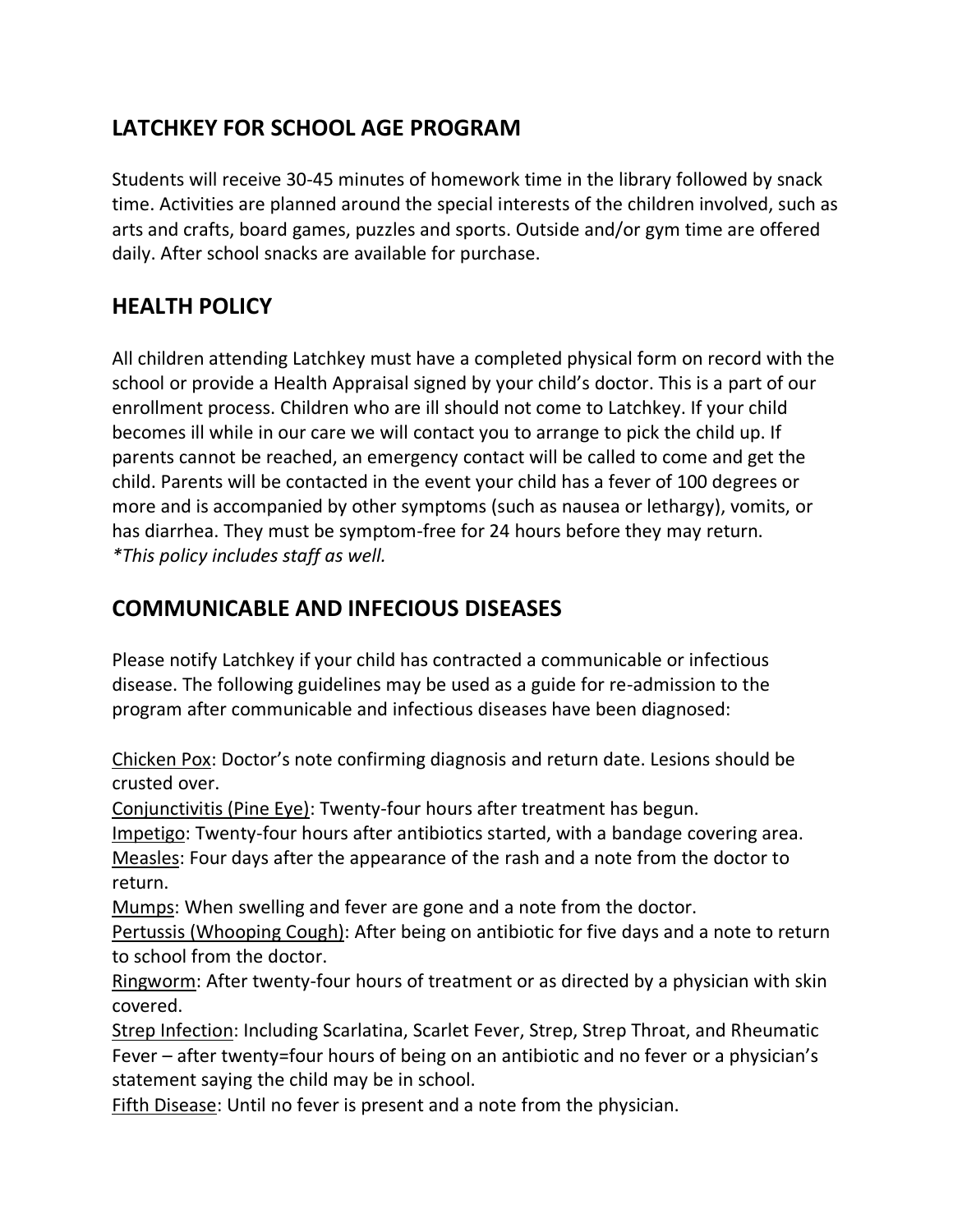#### **NUISANCE DISEASES**

Scabies: After seen and treated by physician.

Lice: The ICA Latchkey policy excludes children that have nits or live lice in their hair. When head lice are suspected, parents will be called to take their child home. Children may return to the classroom when they have been treated and no nits or lice remain in their hair.

#### **The office must check children before they may return to class.**

The Eaton County Health Department recommends the following treatments for head lice:

Do not treat your child while bathing in the bathtub. Instead treat them over the sink or while showering.

Kill the lice and eggs on clothing and bedding using one of these methods:

- Normal hot water washing and machine drying.
- Dry cleaning
- Sealing in plastic bags for 7-10 days
- Exposing to freezing temperatures for at least 12-24 hours.

To control the spread of lice among family members, please take these additional steps:

- Vacuum carpets, upholstery (including the car), pillows and mattresses daily for one week.
- Soak combs and brushes for 15 min in hot water (140-165 degrees F)
- Do not share personal items with others (combs, brushes, hats, towels, scarves or pillows)
- Pin up the child's hair in a bun (if long) or in a ponytail.
- Check each family member daily for two weeks.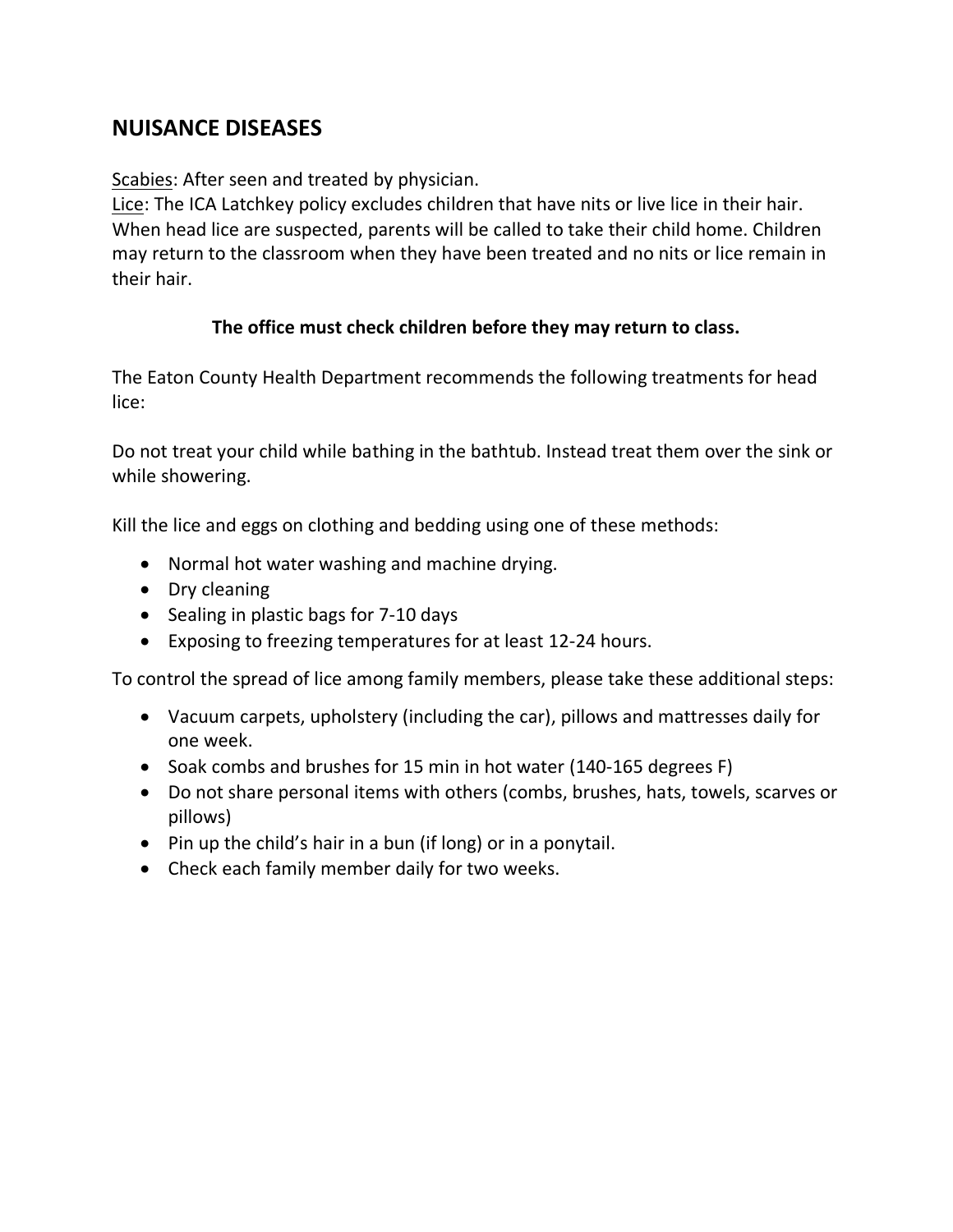#### **MEDICATION**

The administration of medication policy may only be put into effect if ALL of the following procedures have been accomplished:

- Medication is to be in the original prescription container with student's name, prescribing doctor, and medication and dosage are displayed on container.
- Non-prescription medication, such as aspirin, cough drops, etc. may be given only with signed permission from parent/guardian.
- All medications are to be given to an adult staff member with the proper forms. No medication is to be carried by the children in purses, backpacks, etc.

The staff will maintain a record as to the time and amount of medication given. The medication will be dispersed in the presence of two adults. The medication will be stored out of reach of children.

# **ACCIDENT POLICY**

We make every effort to maintain a safe setting for your child, however, if an injury occurs…

- The staff will perform basic first aid, for example, cuts washed and bandaged, bumps treated with ice.
- Emergency Medical Services will be called if a child is in need of emergency treatment. Parents will be notified.
- If a student receives a bump, blow or jolt to the head, a staff member will contact parents advising of such occurrence.
- Parents will receive written notice of any injuries requiring first aid.

# **DISCIPLINE POLICY**

It is the policy of the Island City Academy Latchkey Program to promote the development of children's consciences and self-control through positive guidance techniques. Such methods including modeling and encouraging expected behavior, redirecting children to an acceptable activity, anticipation, and elimination of potential problems, setting clear and consistent limits, involving children in establishing rules and in problem solving of misbehavior, and meeting with a child who is having problems.

As children's capabilities increase, they are guided to become responsible for their own actions and grow in respect for the rights and feelings of other people and property. Conflicts are viewed as learning opportunities for children to develop skills such as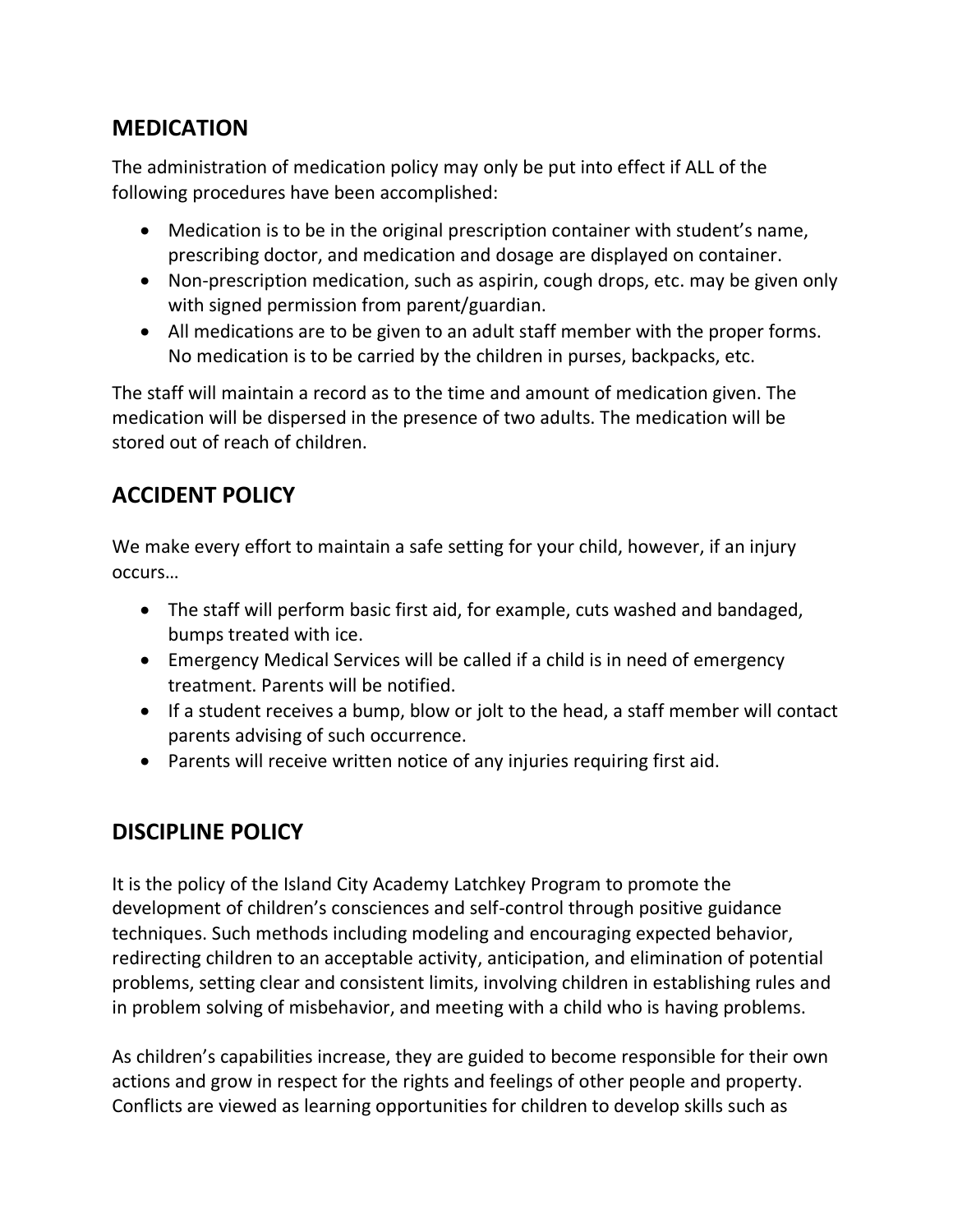cooperation, negotiation and communication with the person involved. The following steps may be taken for unresolved conflicts:

- A child may not be allowed to participate in a particular activity for a period of time. (Not to surpass one minute per year of age.)
- A conference with parents will be requested to discuss further action.
- Parents are asked not to use physical punishment, such as spanking, on the school premises. Protective services must be called if physical abuse of a child is suspected.

# **WEATHER EMERGENCIES**

- Tornado Alert In the event of tornadoes or other severe weather conditions, children will be moved to designated safety areas.
- Fire and Tornado Drills Fire and tornado drills are practiced so that children know how and when to leave the building and what to do in the case of an emergency. Anyone in the building during that time will be expected to participate in the drills.
- Non-weather Emergencies Emergency procedures are in place for non-weather emergencies. In the event of an evacuation, all children will be taken to a safe area. Parents will then be notified.